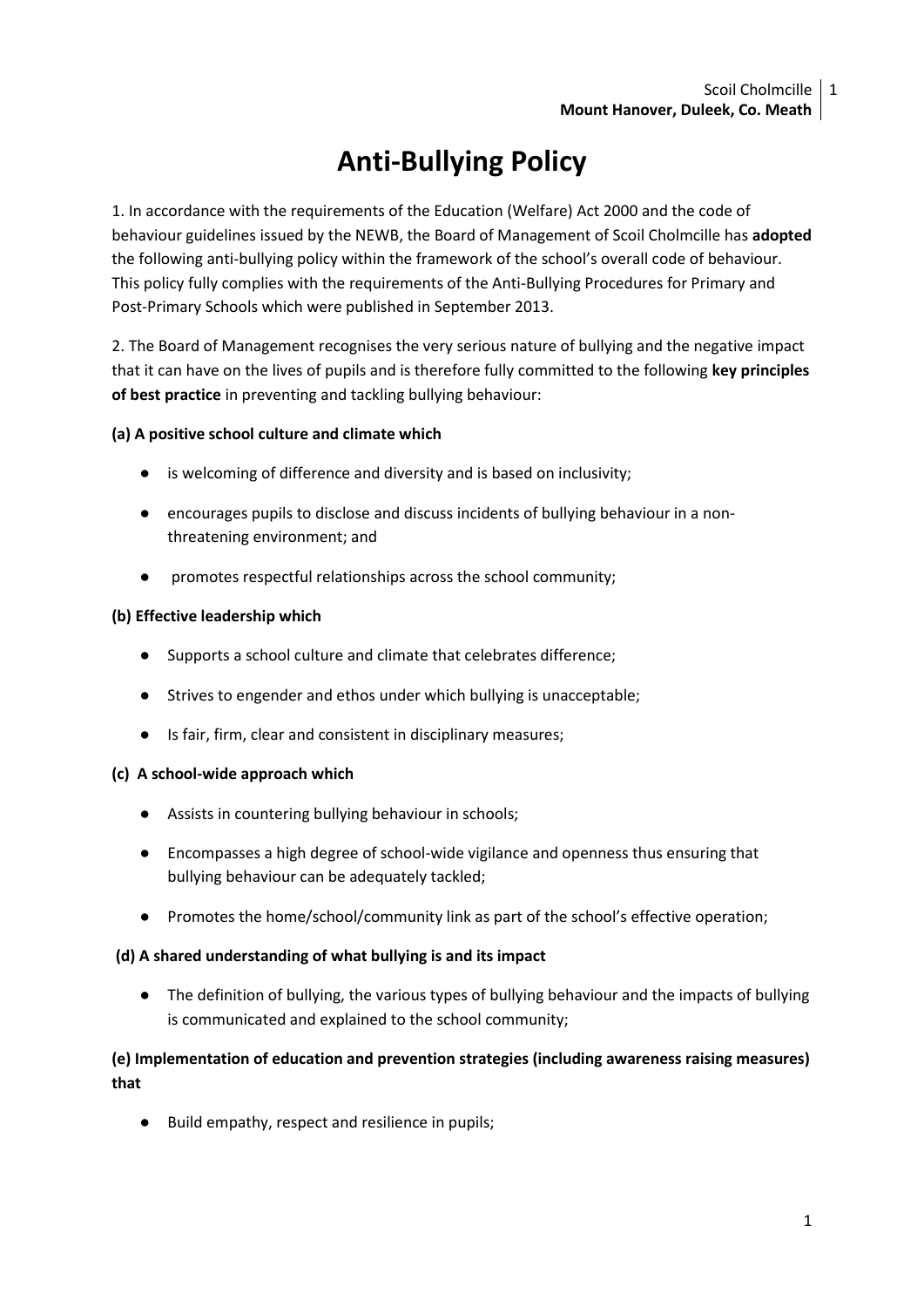- Explicitly address the issues of school yard and classroom bullying along with cyber-bullying and identity-based bullying including in particular, homophobic and transphobic bullying;
- Effective supervision and monitoring of pupils;

# **(f) Effective supervision and monitoring of pupils which**

● Facilitates early intervention;

# **(g) Supports for staff**

● All members of the school community are familiar with the school's anti-bullying policy enabling them to effectively and consistently apply the policy when required;

# **(h) Consistent recording, investigation and follow up of bullying behaviour (including use of established intervention strategies) which**

- Is essential to effective practice;
- Outlines the "relevant teacher' when investigating and dealing with bullying;

# **(i) On-going evaluation of the effectiveness of the anti-bullying policy**

● The anti-bullying policy is subject to continuous review.

3. In accordance with the *Anti-Bullying Procedures for Primary and Post-Primary Schools* bullying is defined as follows:

# **Bullying is unwanted negative behaviour, verbal, psychological or physical conducted, by an individual or group against another person (or persons) and which is repeated over time.**

The following types of bullying behaviour are included in the definition of bullying:

- deliberate exclusion, malicious gossip and other forms of relational bullying,
- cyber-bullying and
- Identity-based bullying such as homophobic bullying, racist bullying, bullying based on a person's membership of the Traveller community and bullying of those with disabilities or special educational needs.

Isolated or once-off incidents of intentional negative behaviour, including a once-off offensive or hurtful text message or other private messaging, do not fall within the definition of bullying and should be dealt with, as appropriate, in accordance with the school's code of behaviour. However, in the context of this policy, placing a once-off offensive or hurtful public message, image or statement on a social network site or other public forum where that message, image or statement can be viewed and/or repeated by other people will be regarded as bullying behaviour.

Negative behaviour that does not meet this definition of bullying will be dealt with in accordance with the school's code of behaviour.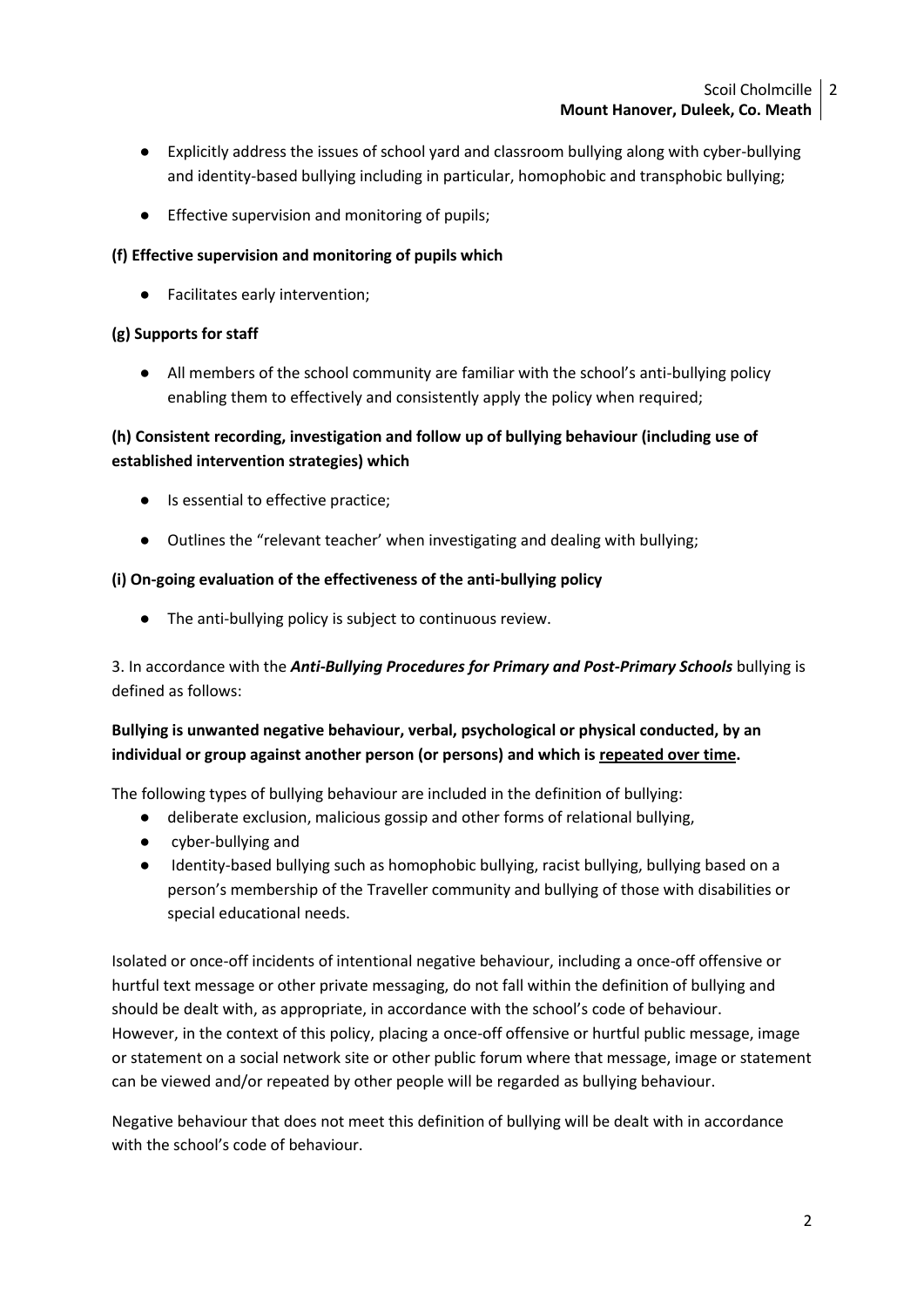Additional information on different types of bullying is set out in Section 2 of the *Anti-Bullying Procedures for Primary and Post-Primary Schools.*

| <b>General behaviours</b><br>which apply to all types<br>of bullying | Harassment based on any of the nine grounds in the equality<br>$\bullet$<br>legislation e.g. gender including transgender, civil status, family<br>status, sexual orientation, religion, age, disability, race and<br>membership of the Traveller community).<br><b>Physical aggression</b><br>$\bullet$<br>Damage to property<br>$\bullet$<br><b>Name calling</b><br>$\bullet$<br>Slagging<br>$\bullet$<br>The production, display or circulation of written words, pictures<br>$\bullet$<br>or other materials aimed at intimidating another person<br>Offensive graffiti<br>$\bullet$<br><b>Extortion</b><br>$\bullet$<br>Intimidation<br>$\bullet$<br>Insulting or offensive gestures<br>$\bullet$<br>The "look"<br>$\bullet$<br>Invasion of personal space<br>$\bullet$<br>A combination of any of the types listed.<br>$\bullet$ |
|----------------------------------------------------------------------|----------------------------------------------------------------------------------------------------------------------------------------------------------------------------------------------------------------------------------------------------------------------------------------------------------------------------------------------------------------------------------------------------------------------------------------------------------------------------------------------------------------------------------------------------------------------------------------------------------------------------------------------------------------------------------------------------------------------------------------------------------------------------------------------------------------------------------------|
| <b>Cyber</b>                                                         | <b>Denigration:</b> Spreading rumors, lies or gossip to hurt a person's<br>$\bullet$<br>reputation                                                                                                                                                                                                                                                                                                                                                                                                                                                                                                                                                                                                                                                                                                                                     |
|                                                                      | Harassment: Continually sending vicious, mean or disturbing<br>$\bullet$                                                                                                                                                                                                                                                                                                                                                                                                                                                                                                                                                                                                                                                                                                                                                               |
|                                                                      | messages to an individual                                                                                                                                                                                                                                                                                                                                                                                                                                                                                                                                                                                                                                                                                                                                                                                                              |
|                                                                      | Impersonation: Posting offensive or aggressive messages under<br>$\bullet$                                                                                                                                                                                                                                                                                                                                                                                                                                                                                                                                                                                                                                                                                                                                                             |
|                                                                      | another person's name                                                                                                                                                                                                                                                                                                                                                                                                                                                                                                                                                                                                                                                                                                                                                                                                                  |
|                                                                      | Flaming: Using inflammatory or vulgar words to provoke an<br>$\bullet$<br>online fight                                                                                                                                                                                                                                                                                                                                                                                                                                                                                                                                                                                                                                                                                                                                                 |
|                                                                      | Trickery: Fooling someone into sharing personal information<br>$\bullet$                                                                                                                                                                                                                                                                                                                                                                                                                                                                                                                                                                                                                                                                                                                                                               |
|                                                                      | which you then post online                                                                                                                                                                                                                                                                                                                                                                                                                                                                                                                                                                                                                                                                                                                                                                                                             |
|                                                                      | <b>Outing: Posting or sharing confidential or compromising</b><br>$\bullet$<br>information or images                                                                                                                                                                                                                                                                                                                                                                                                                                                                                                                                                                                                                                                                                                                                   |
|                                                                      | <b>Exclusion:</b> Purposefully excluding someone from an online group<br>$\bullet$                                                                                                                                                                                                                                                                                                                                                                                                                                                                                                                                                                                                                                                                                                                                                     |
|                                                                      | Cyber stalking: Ongoing harassment and denigration that causes<br>$\bullet$                                                                                                                                                                                                                                                                                                                                                                                                                                                                                                                                                                                                                                                                                                                                                            |
|                                                                      | a person considerable fear for his/her safety                                                                                                                                                                                                                                                                                                                                                                                                                                                                                                                                                                                                                                                                                                                                                                                          |
|                                                                      | Silent telephone/mobile phone call                                                                                                                                                                                                                                                                                                                                                                                                                                                                                                                                                                                                                                                                                                                                                                                                     |
|                                                                      | Abusive telephone/mobile phone calls                                                                                                                                                                                                                                                                                                                                                                                                                                                                                                                                                                                                                                                                                                                                                                                                   |
|                                                                      | Abusive text messages<br><b>Abusive email</b>                                                                                                                                                                                                                                                                                                                                                                                                                                                                                                                                                                                                                                                                                                                                                                                          |
|                                                                      | Abusive posts on any form of communication technology                                                                                                                                                                                                                                                                                                                                                                                                                                                                                                                                                                                                                                                                                                                                                                                  |
| <b>Identity Based Behaviours</b>                                     |                                                                                                                                                                                                                                                                                                                                                                                                                                                                                                                                                                                                                                                                                                                                                                                                                                        |
|                                                                      | Including any of the nine discriminatory grounds mentioned in Equality Legislation                                                                                                                                                                                                                                                                                                                                                                                                                                                                                                                                                                                                                                                                                                                                                     |
|                                                                      | Spreading rumours about a person's sexual orientation<br>$\bullet$                                                                                                                                                                                                                                                                                                                                                                                                                                                                                                                                                                                                                                                                                                                                                                     |
| <b>Homophobic and</b>                                                | Taunting a person of a different sexual orientation                                                                                                                                                                                                                                                                                                                                                                                                                                                                                                                                                                                                                                                                                                                                                                                    |
| <b>Transgender</b>                                                   | Name calling e.g. Gay, queer, lesbianused in a derogatory                                                                                                                                                                                                                                                                                                                                                                                                                                                                                                                                                                                                                                                                                                                                                                              |

# **Examples of bullying behaviours**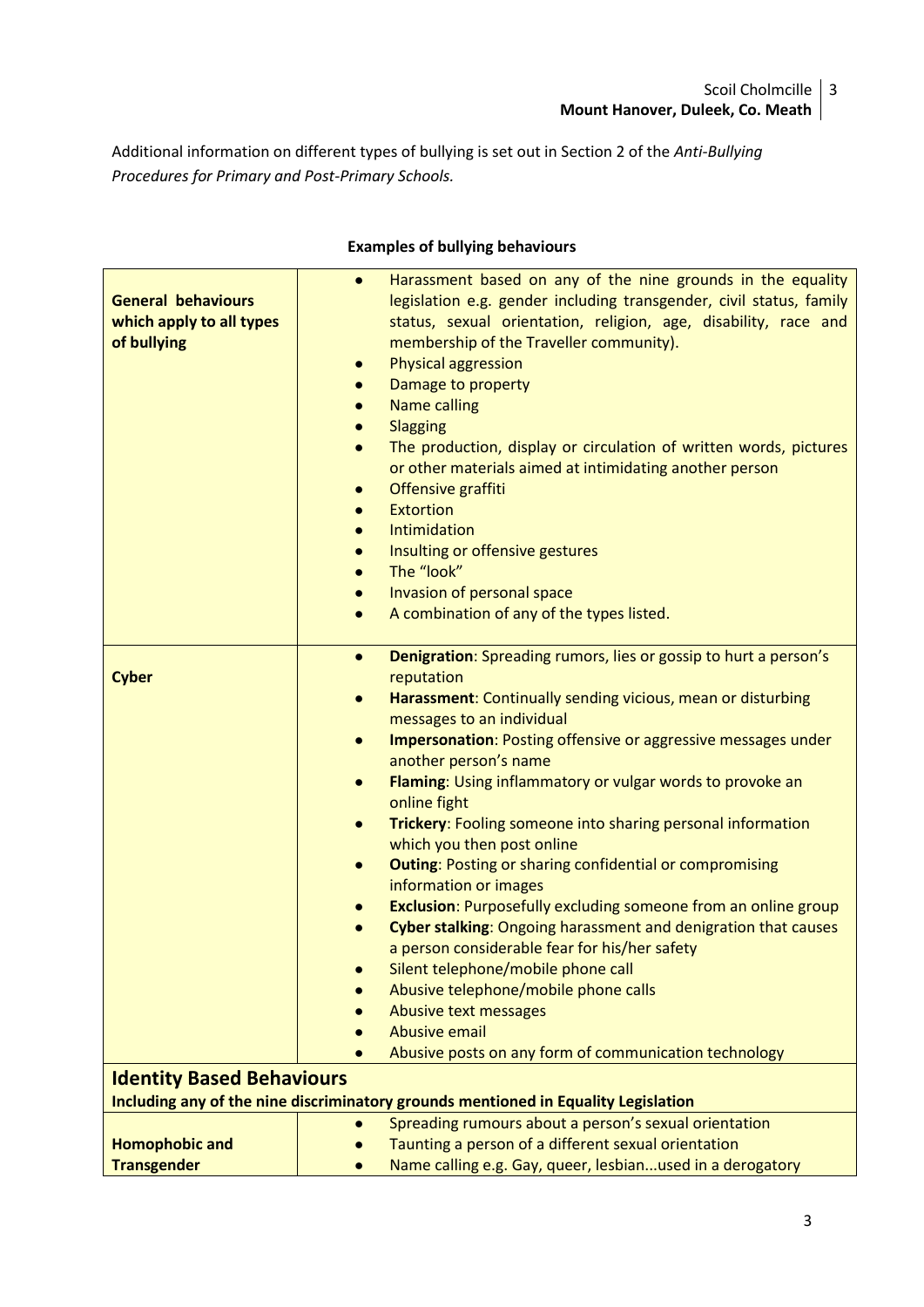|                                                                                                | manner<br>Physical intimidation or attacks<br><b>Threats</b>                                                                                                                                                                                                                                                                                                                                                                                                                                                                                                               |
|------------------------------------------------------------------------------------------------|----------------------------------------------------------------------------------------------------------------------------------------------------------------------------------------------------------------------------------------------------------------------------------------------------------------------------------------------------------------------------------------------------------------------------------------------------------------------------------------------------------------------------------------------------------------------------|
| Race, nationality, ethnic<br>background and<br>membership of the<br><b>Traveller community</b> | Discrimination, prejudice, comments or insults about colour,<br>$\bullet$<br>nationality, culture, social class, religious beliefs, ethnic or traveller<br>background<br>Exclusion on the basis of any of the above                                                                                                                                                                                                                                                                                                                                                        |
| <b>Relational</b>                                                                              | This involves manipulating relationships as a means of bullying. Behaviours<br>include:<br><b>Malicious gossip</b><br>$\bullet$<br><b>Isolation &amp; exclusion</b><br>$\bullet$<br>Ignoring<br>$\bullet$<br><b>Excluding from the group</b><br>$\bullet$<br>Taking someone's friends away<br>$\bullet$<br>"Bitching"<br>$\bullet$<br><b>Spreading rumours</b><br>$\bullet$<br><b>Breaking confidence</b><br>$\bullet$<br>Talking loud enough so that the victim can hear<br>The "look"<br>$\bullet$<br>Use or terminology such as 'nerd' in a derogatory way<br>$\bullet$ |
| <b>Sexual</b>                                                                                  | Unwelcome or inappropriate sexual comments or touching<br>$\bullet$<br><b>Harassment</b><br>$\bullet$                                                                                                                                                                                                                                                                                                                                                                                                                                                                      |
| <b>Special Educational</b><br>Needs,<br><b>Disability</b>                                      | <b>Name calling</b><br>$\bullet$<br>Taunting others because of their disability or learning needs<br>$\bullet$<br>Taking advantage of some pupils' vulnerabilities and limited capacity<br>$\bullet$<br>to recognise and defend themselves against bullying<br>Taking advantage of some pupils' vulnerabilities and limited capacity<br>to understand social situations and social cues.<br>Mimicking a person's disability<br>Setting others up for ridicule                                                                                                              |

# 4. The **relevant teacher**(s) for investigating and dealing with bullying is (are) as follows:

- The Class teacher initially
- The Principal thereafter if necessary

#### **Any teacher may act as a relevant teacher if circumstances warrant it.**

5. The **education and prevention strategies** (including strategies specifically aimed at cyber-Bullying, homophobic and transphobic bullying) that will be used by the school are as follows:

#### **School-wide approach**

- A school-wide approach to the fostering of respect for all members of the school community.
- The promotion of the value of diversity to address issues of prejudice and stereotyping, and highlight the unacceptability of bullying behaviour.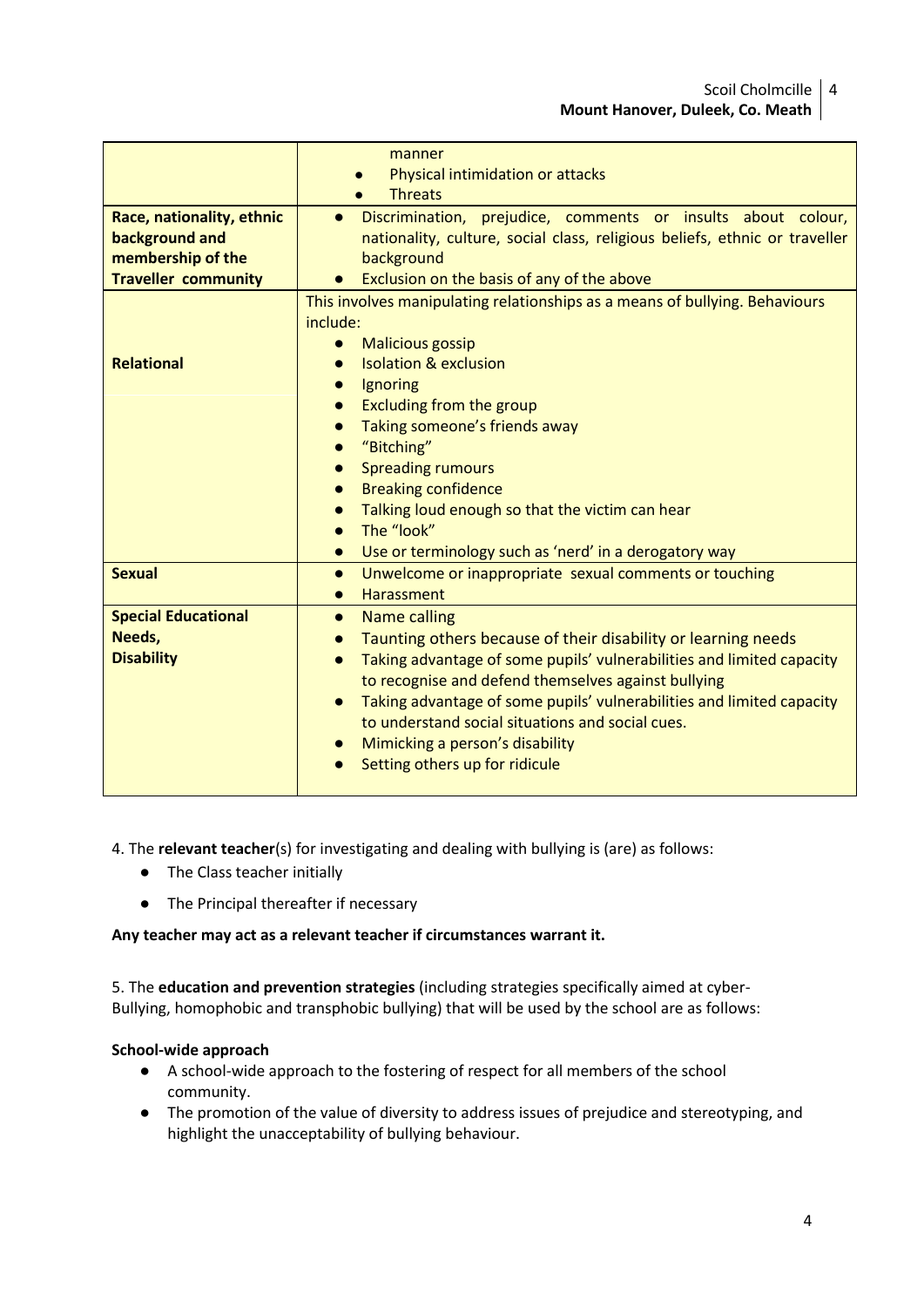- The fostering and enhancing of the self-esteem of all our pupils through both curricular and extracurricular activities. Pupils will be provided with opportunities to develop a positive sense of self-worth through formal and informal interactions.
- Whole staff professional development on bullying to ensure that all staff develops an awareness of what bullying is, how it impacts on pupils' lives and the need to respond to itprevention and intervention.
- An annual audit of professional development needs with a view to assessing staff requirements through internal staff knowledge/expertise and external sources
- Professional development with specific focus on the training of the relevant teacher(s)
- School wide awareness raising and training on all aspects of bullying, to include pupils, parent(s)/guardian(s) and the wider school community.
- Supervision and monitoring of classrooms, corridors, school grounds, school tours and extracurricular activities. Non-teaching and ancillary staff will be encouraged to be vigilant and report issues to relevant teachers. Supervision will also apply to monitoring student use of communication technology within the school.
- The school's anti-bullying policy is discussed with pupils and all parent(s)/guardian(s) s are given a copy as part of the Code of Behaviour of the school (every year).
- The implementation of regular (e.g. per year/per term/per month/per week) whole school awareness measures e.g. a dedicated notice board in the school and classrooms on the promotion of friendship, and bullying prevention; annual Friendship Week.
- Encourage a culture of telling, with particular emphasis on the importance of bystanders. In that way pupils will gain confidence in 'telling'. This confidence factor is of vital importance. It should be made clear to all pupils that when they report incidents of bullying they are not considered to be telling tales but are behaving responsibly.
- Ensuring that pupils know who to tell and how to tell, e.g.:
	- $\circ$  Direct approach to teacher at an appropriate time, for example after class.
	- o Hand note up with homework.
	- o Make a phone call to the school or to a trusted teacher in the school.
	- o Get a parent(s)/guardian(s) or friend to tell on your behalf.
	- o Administer a confidential questionnaire once a term to all pupils.
	- o Ensure bystanders understand the importance of telling if they witness or know that bullying is taking place.
- Identify clear protocols to encourage parent(s)/guardian(s) to approach the school if they suspect that their child is being bullied. The protocol should be developed in consultation with parents.
- The development of an Acceptable Use Policy in the school to include the necessary steps to ensure that the access to technology within the school is strictly monitored. The Mobile Phone and Electronic Devices Policy outlines the school wide ban on devices with a camera.

#### **Implementation of curricula**

- The full implementation of the SPHE curriculum and the RSE and Stay Safe Programmes.
- Continuous Professional Development for staff in delivering these programmes.
- School wide delivery of lessons on bullying from evidence based programmes, e.g. Stay Safe Programme, The Walk Tall Programme.
- Delivery of the Garda SPHE Programmes at primary level. These lessons, delivered by Community Gardaí, cover issues around personal safety and cyber-bullying
- The school will specifically consider the additional needs of SEN pupils with regard to programme implementation and the development of skills and strategies to enable all pupils to respond appropriately.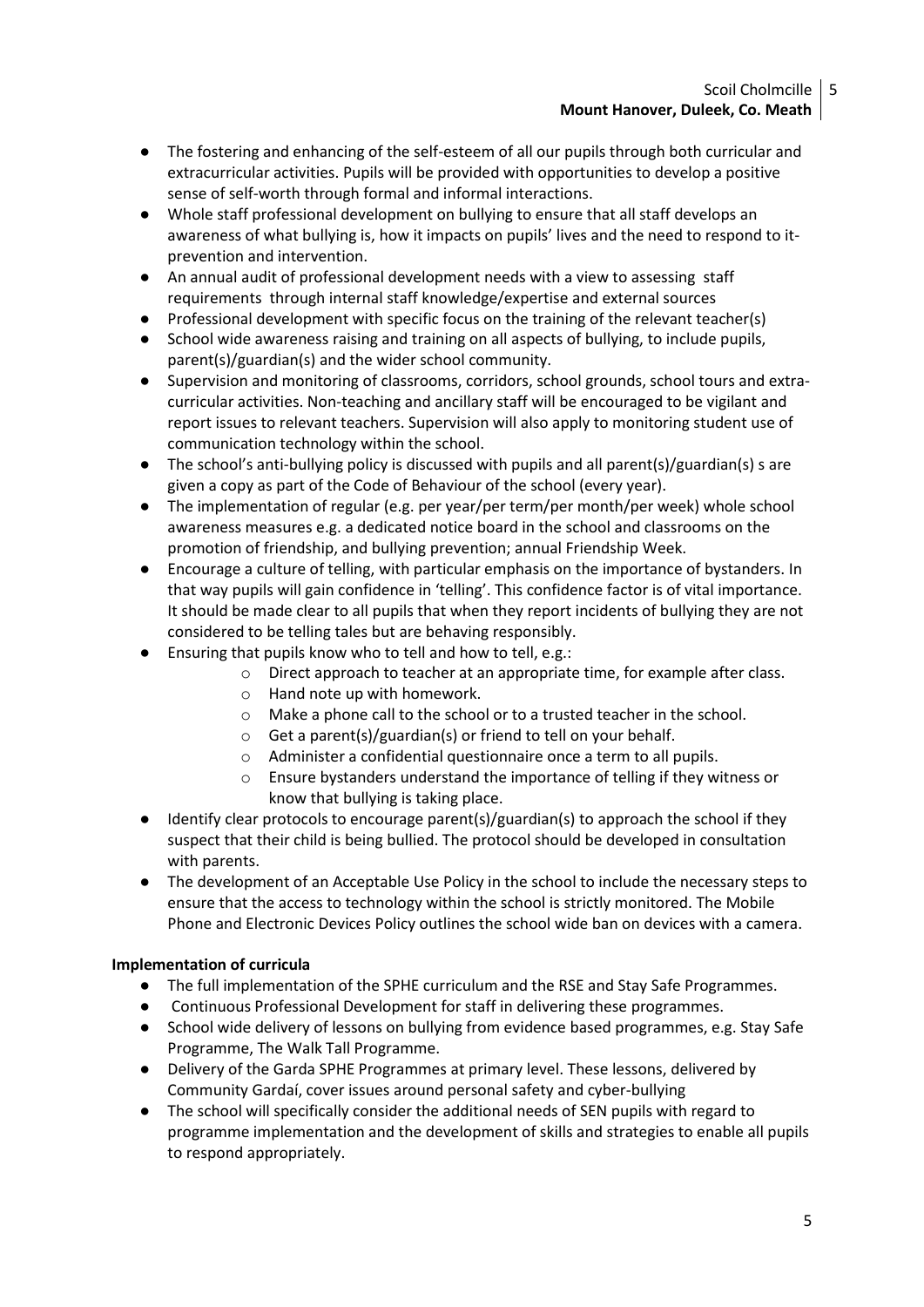● The school will implement the advice in "Sexual Orientation advice for schools" (RSE Primary, see booklet).

### **Links to other policies**

● Code of Behaviour, Child Protections policy, Supervision of pupils, Acceptable Use policy, Attendance, Sporting activities.

6. The school's **procedures for investigation**, follow-up and recording of bullying behaviour and the established intervention strategies used by the school for dealing with cases of bullying behaviour are as follows:

**The primary aim in investigating and dealing with bullying is to resolve any issues and to restore, as far as is practicable, the relationships of the parties involved (rather than to apportion blame);**

#### **The school's procedures must be consistent with the following approach.**

Every effort will be made to ensure that all involved (including pupils, parent(s)/guardian(s)) understand this approach from the outset.

### **1. Reporting bullying behaviour**

- Pupils are encouraged to report bullying behaviour as soon as possible.
- Any pupil or parent(s)/guardian(s) may bring a bullying incident to any teacher in the school.
- All reports, including anonymous reports of bullying, will be investigated and dealt with by the relevant teacher.
- Teaching and non-teaching staff such as secretaries, special needs assistants (SNAs), bus escorts, caretakers, cleaners must report any incidents of bullying behaviour witnessed by them, or mentioned to them, to the relevant teacher;

# **2. Investigating and dealing with incidents:**

- In investigating and dealing with bullying, the (relevant) teacher will exercise his/her professional judgement to determine whether bullying has occurred and how best the situation might be resolved.
- Parent(s)/guardian(s) and pupils are required to co-operate with any investigation and assist the school in resolving any issues and restoring, as far as is practicable, the relationships of the parties involved as quickly as possible.
- Teachers should take a calm, unemotional problem-solving approach.
- Where possible incidents should be investigated outside the classroom situation to ensure the privacy of all involved.
- All interviews should be conducted with sensitivity and with due regard to the rights of all pupils concerned. Pupils who are not directly involved can also provide very useful information in this way.
- When analysing incidents of bullying behaviour, the relevant teacher should seek answers to questions of what, where, when, who and why. This should be done in a calm manner, setting an example in dealing effectively with a conflict in a non-aggressive manner.
- If a group is involved, each member should be interviewed individually at first. Thereafter, all those involved should be met as a group. At the group meeting, each member should be asked for his/her account of what happened to ensure that everyone in the group is clear about each other's statements.
- Each member of a group should be supported through the possible pressures that may face them from the other members of the group after the interview by the teacher.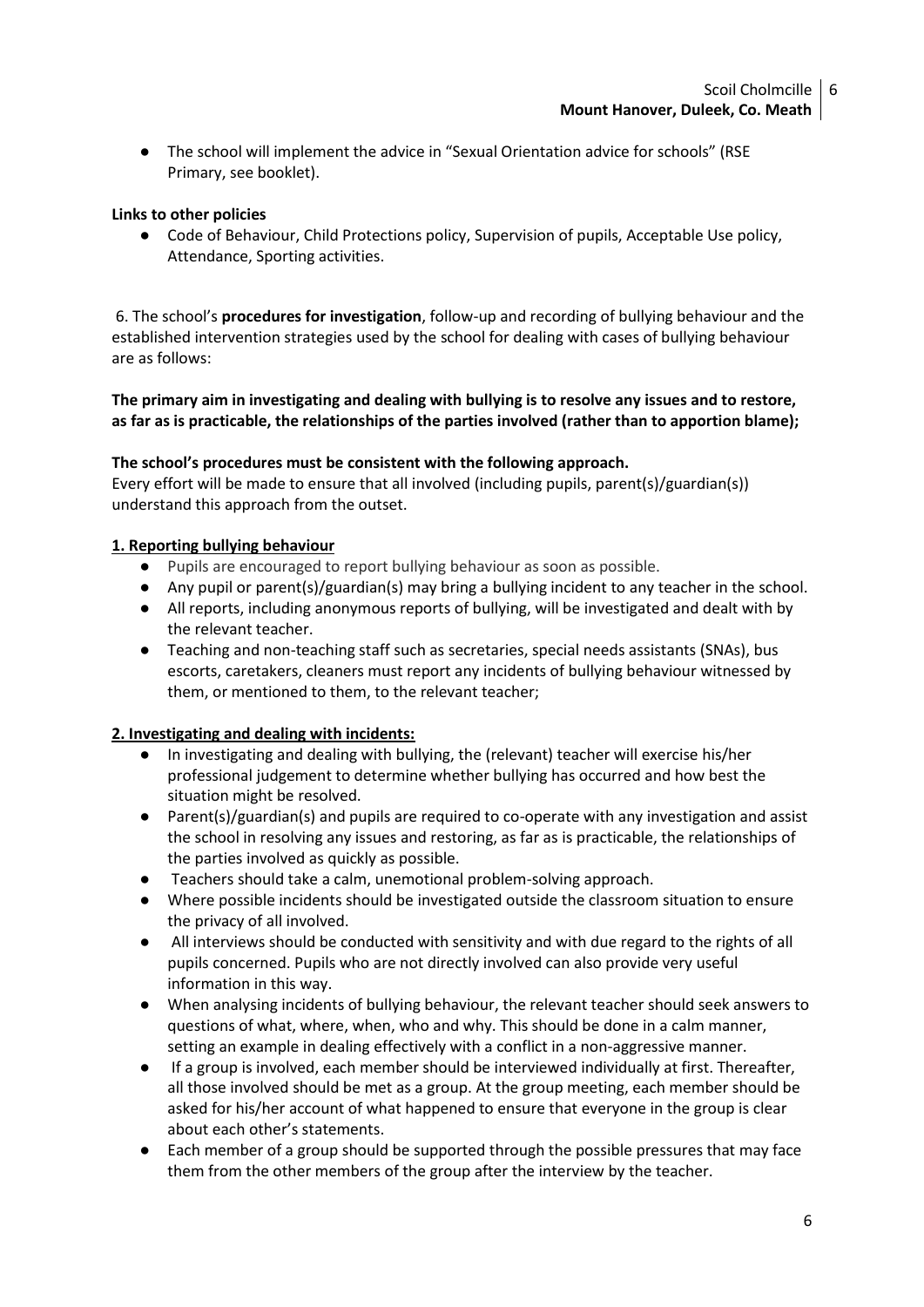It may also be appropriate or helpful to ask those involved to write down their account of the incident(s). See Discipline Form. This form is a confidential document between student and teacher.

- In cases where it has been determined by the relevant teacher that bullying behaviour has occurred, the parent(s)/guardian(s) of the parties involved should be contacted at an early stage to inform them of the matter and explain the actions being taken (by reference to the school policy). The school should give parent(s)/guardian(s) an opportunity of discussing ways in which they can reinforce or support the actions being taken by the school and the supports provided to the pupils.
- Where the relevant teacher has determined that a pupil has been engaged in bullying behaviour, it should be made clear to him/her how he/she is in breach of the school's antibullying policy and efforts should be made to try to get him/her to see the situation from the perspective of the pupil being bullied.
- It must also be made clear to all involved (each set of pupils and parent(s)/guardian(s)) that in any situation where disciplinary sanctions are required, this is a private matter between the pupil being disciplined, his or her parent(s)/guardian(s) and the school.
- Malicious complaints, which have no basis and are intended to impugn the integrity of another pupil/teacher are considered a very serious matter and may be treated under the disciplinary procedure and may lead to disciplinary action up to and including suspension. A complaint that is not upheld by the formal investigation is not necessarily considered to be malicious.

### **The following steps are taken in dealing with bullying behaviour:**

Where a complaint is upheld, a meeting with the pupil's parents/guardians may take place. Any disciplinary action to be taken will be in line with the school's disciplinary policy. This may include suspension and in extreme cases expulsion. Records of any warnings for bullying remain in the pupil's file in accordance with the school's disciplinary procedures.

Regular checks will be made by the teacher, principal or chairperson investigating the complaint to ensure that the bullying behaviour has stopped and there is no victimisation. Retaliation of any kind against a pupil/teacher for complaining or taking part in an investigation concerning bullying is a serious matter and will be subject to disciplinary action.

A pupil may also be asked to apologise to the person/pupil they were bullying.

#### **3. Follow up and recording**

- In determining whether a bullying case has been adequately and appropriately addressed the relevant teacher must, as part of his/her professional judgement, take the following factors into account:
	- Whether the bullying behaviour has ceased;
	- Whether any issues between the parties have been resolved as far as is practicable;
	- Whether the relationships between the parties have been restored as far as is practicable;

- Any feedback received from the parties involved, their parent(s)/guardian(s) s or the school Principal or Deputy Principal.

- Follow-up meetings with the relevant parties involved should be arranged separately with a view to possibly bringing them together at a later date if the pupil who has been bullied is ready and agreeable.
- Where a parent(s)/guardian(s) is not satisfied that the school has dealt with a bullying case in accordance with these procedures, the parent(s)/guardian(s) must be referred, as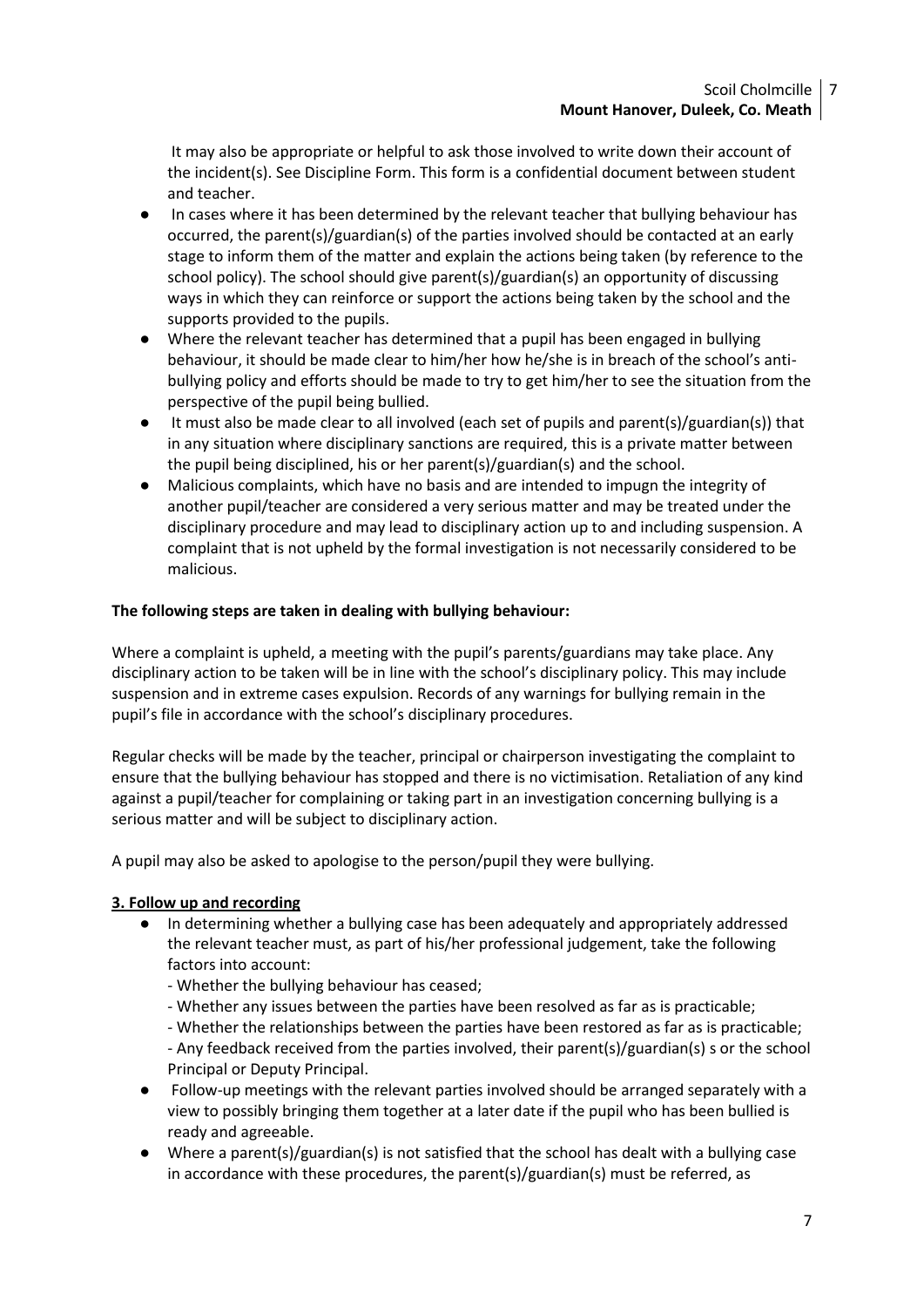appropriate, to the school's complaints procedures. An appeal may be made to the Chairperson of the Board of Management or their nominated deputy within ten school days setting out the reasons for the appeal. The appeal will be heard by an appropriate person as nominated by the Chairperson and will be based on a review of the written grounds of appeal and the investigation report, considering any issues of process raised only.

In the event that a parent(s)/guardian(s) has exhausted the school's complaints procedures and is still not satisfied, the school must advise the parent(s)/guardian(s) of their right to make a complaint to the Ombudsman for Children.

# **4. Recording of bullying behaviour**

It is imperative that all recording of bullying incidents must be done in an objective and factual manner.

The school's procedures for noting and reporting bullying behaviour are as follows:

# **Informal- pre-determination that bullying has occurred**

- All staff must keep a written record of any incidents witnessed by them or notified to them. Consideration needs to be given to where the records will be made e.g. incident book. All incidents must be reported to the relevant teacher
- While all reports, including anonymous reports of bullying must be investigated and dealt with by the relevant teacher, the relevant teacher must keep a written record of the reports, the actions taken and any discussions with those involved regarding same

The relevant teacher must inform the principal of all incidents being investigated.

### **Formal Stage 1-determination that bullying has occurred**

● If it is established by the relevant teacher that bullying has occurred, the relevant teacher must keep appropriate written records which will assist his/her efforts to resolve the issues and restore, as far as is practicable, the relationships of the parties involved.

# **Formal Stage 2-Appendix 3 (From DES Procedures)**

The relevant teacher must use the recording template at **Appendix 3** to record the bullying behaviour in the following circumstances:

a) in cases where he/she considers that the bullying behaviour has not been adequately and appropriately addressed within 20 school days after he/she has determined that bullying behaviour occurred; and

b) Where the school has decided as part of its anti-bullying policy that in certain circumstances bullying behaviour must be recorded and reported immediately to the Principal or Deputy Principal as applicable.

When the recording template is used, it must be retained by the relevant teacher in question and a copy maintained by the principal. These records will be kept in a locked filing cabinet.

#### **Established intervention strategies**

- Teacher interviews with all pupils
- Negotiating agreements between pupils and following these up by monitoring progress. This can be on an informal basis or implemented through a more structured mediation process
- Working with parent(s)/guardian(s)s to support school interventions
- No Blame Approach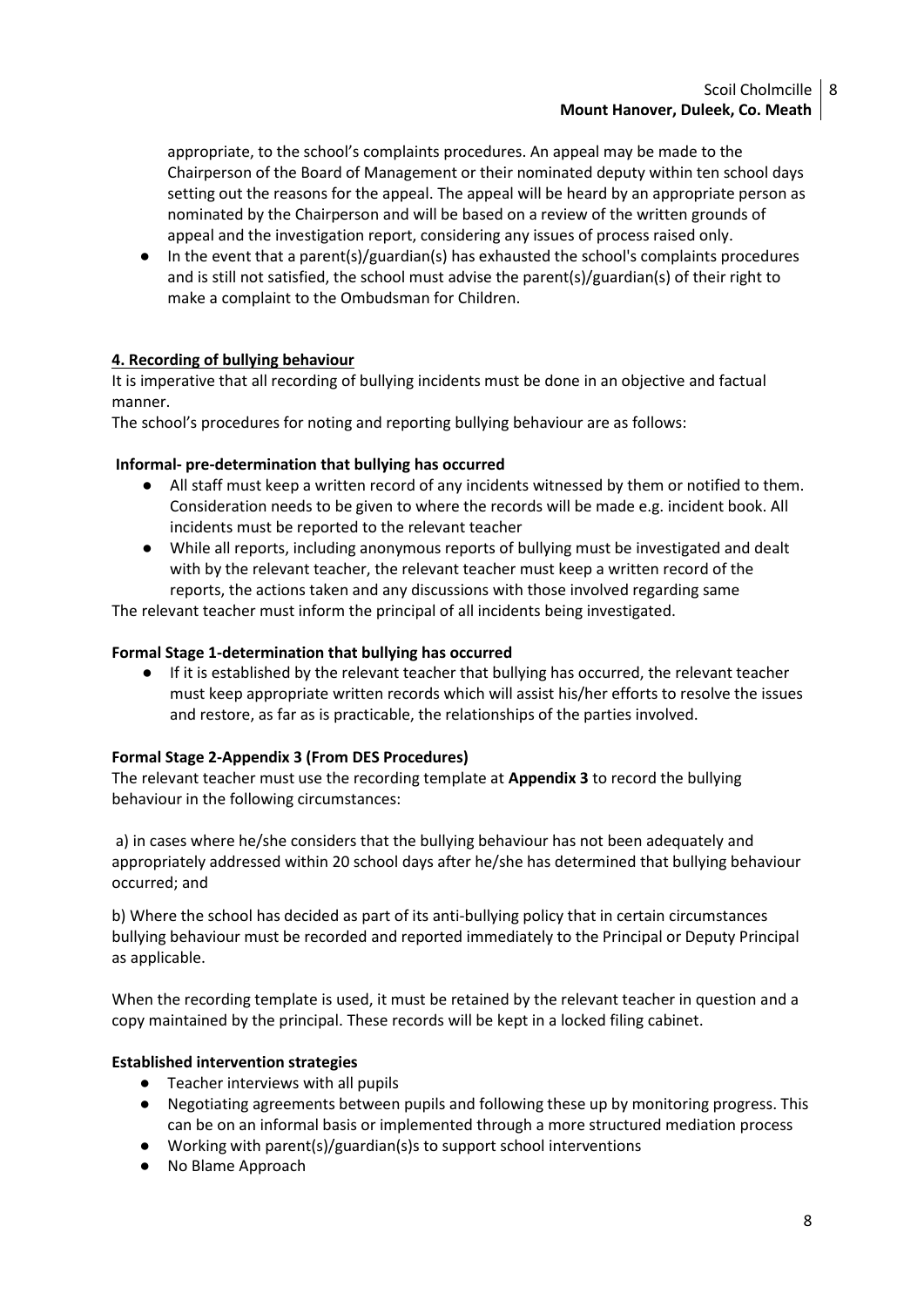- Circle Time
- Restorative interviews
- Implementing sociogram questionnaires

#### **Bullying as part of a continuum of behaviour**

Bullying behaviour can be part of a continuum of behaviour rather than a stand-alone issue and in some cases behaviour can escalate beyond that which can be described as bullying to serious physical or sexual assault or harassment. In cases where Scoil Cholmcille has serious concerns in relation to managing the behaviour of a pupil, the advice of National Education Psychological Service (NEPS) will be sought.

Serious instances of bullying behaviour will be referred to the HSE Children and Family Services and/or Gardaí as appropriate.

7. The school's **programme of suppor**t for working with pupils affected by bullying is as follows

# ● **Bullied pupils**:

- Ending the bullying behaviour.
- Changing the school culture to foster more respect for bullied pupils and all pupils.
- Changing the school culture to foster greater empathy towards and support for bullied pupils.
- Indicating clearly that the bullying is not the fault of the targeted pupil through the awareness-raising programme.
- Indicating clearly that the bullying is not the fault of the targeted pupil through the speedy identification of those responsible and speedy resolutions of bullying situations.
- Making adequate counselling facilities available to pupils who need it in a timely manner.
- Helping bullied pupils raise their self-esteem by encouraging them to become involved in activities that help develop friendships and social skills (e.g. participation in group work in class and in extra-curricular group or team activities during or after school).

#### ● **Bullying pupils:**

- Making it clear that bullying pupils who reform are not blamed or punished and get a "clean sheet,"
- Making it clear that bullying pupils who reform are doing the right and honourable thing and giving them praise for this.
- Making adequate counselling facilities available to help those who need it learn other ways of meeting their needs besides violating the rights of others.
- Helping those who need to raise their self-esteem by encouraging them to become involved in activities that develop friendships and social skills (e.g. participation in group work in class and in extra-curricular group or team activities during or after school),
- Using learning strategies throughout the school and the curriculum to help enhance pupils' feelings of self-worth.
- In dealing with negative behaviour in general, encouraging teachers and parents to focus on, challenge and correct the behaviour while supporting the child.
- In dealing with bullying behaviour seeking resolution and offering a fresh start with a "clean sheet" and no blame in return for keeping a promise to reform.

#### 8. **Supervision and Monitoring of Pupils**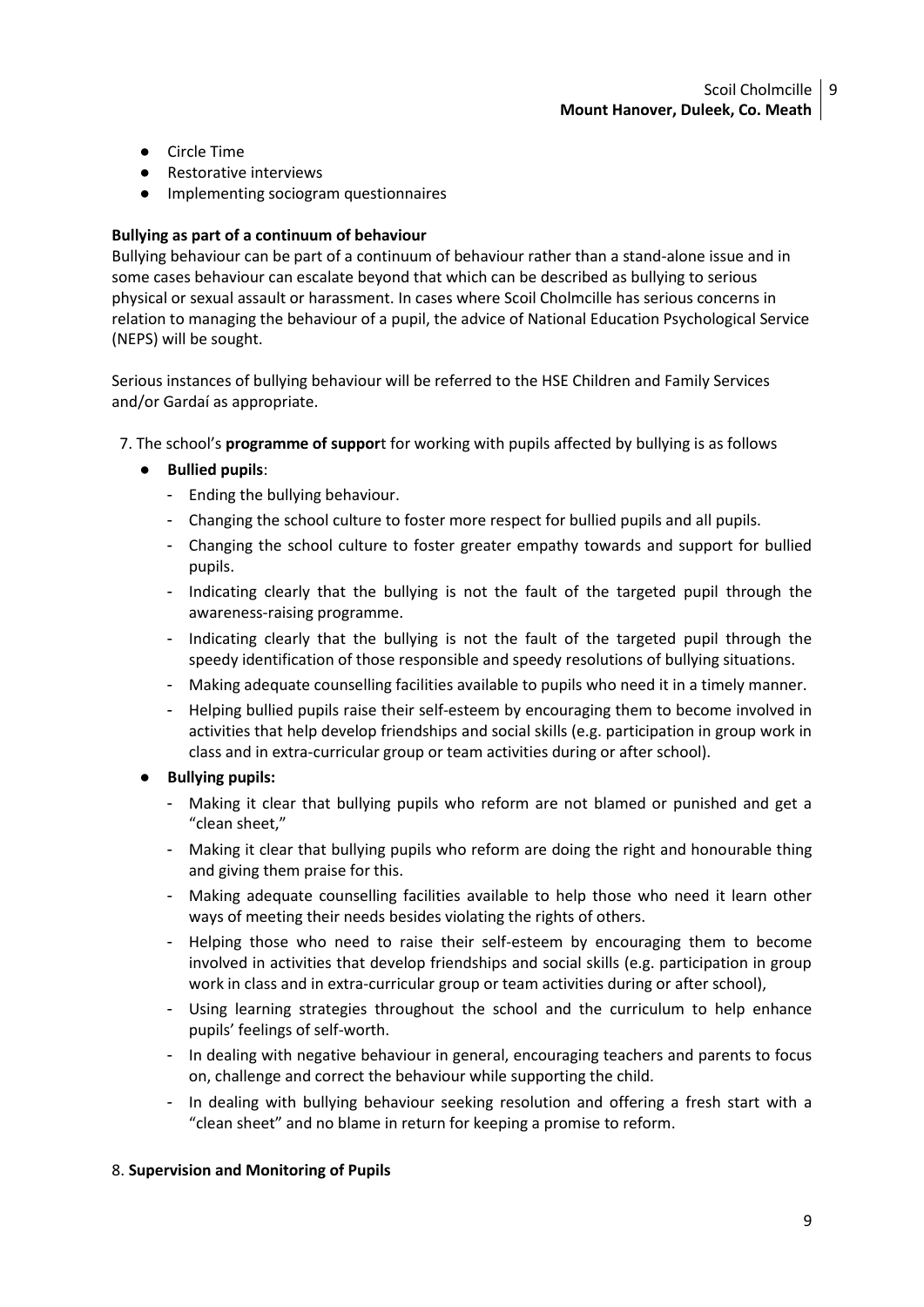The Board of Management confirms that appropriate supervision and monitoring policies and Practices are in place to both prevent and deal with bullying behaviour and to facilitate early intervention where possible.

## **9. Prevention of Harassment**

The Board of Management confirms that the school will, in accordance with its obligations under equality legislation, take all such steps that are reasonably practicable to prevent the sexual harassment of pupils or staff or the harassment of pupils or staff on any of the nine grounds specified i.e. gender including transgender, civil status, family status, sexual orientation, religion, age, disability, race and membership of the Traveller community.

10. This policy was adopted by the Board of Management in **October 2020.**

11. This policy has been made available to school personnel, published on the school website and provided to the Parents' Association. A copy of this policy will be made available to the Department and the patron if requested.

12. This policy and its implementation will be reviewed by the Board of Management once in every school year. Written notification that the review has been completed will be made available to school personnel, published on the school website and provided to the Parents' Association. A record of the review and its outcome will be made available, if requested, to the patron and the Department.

Signed: \_\_\_\_\_\_\_\_\_\_\_\_\_\_\_\_\_\_\_\_\_\_\_\_\_\_\_\_\_\_\_\_\_\_\_\_ Signed: \_\_\_\_\_\_\_\_\_\_\_\_\_\_\_\_\_\_\_\_\_\_\_\_\_\_\_ (Chairperson of Board of Management)

Date: \_\_\_\_\_\_\_\_\_\_\_\_\_\_ Date: \_\_\_\_\_\_\_\_\_\_\_\_\_\_\_\_\_\_

**Date of next review: September 2021**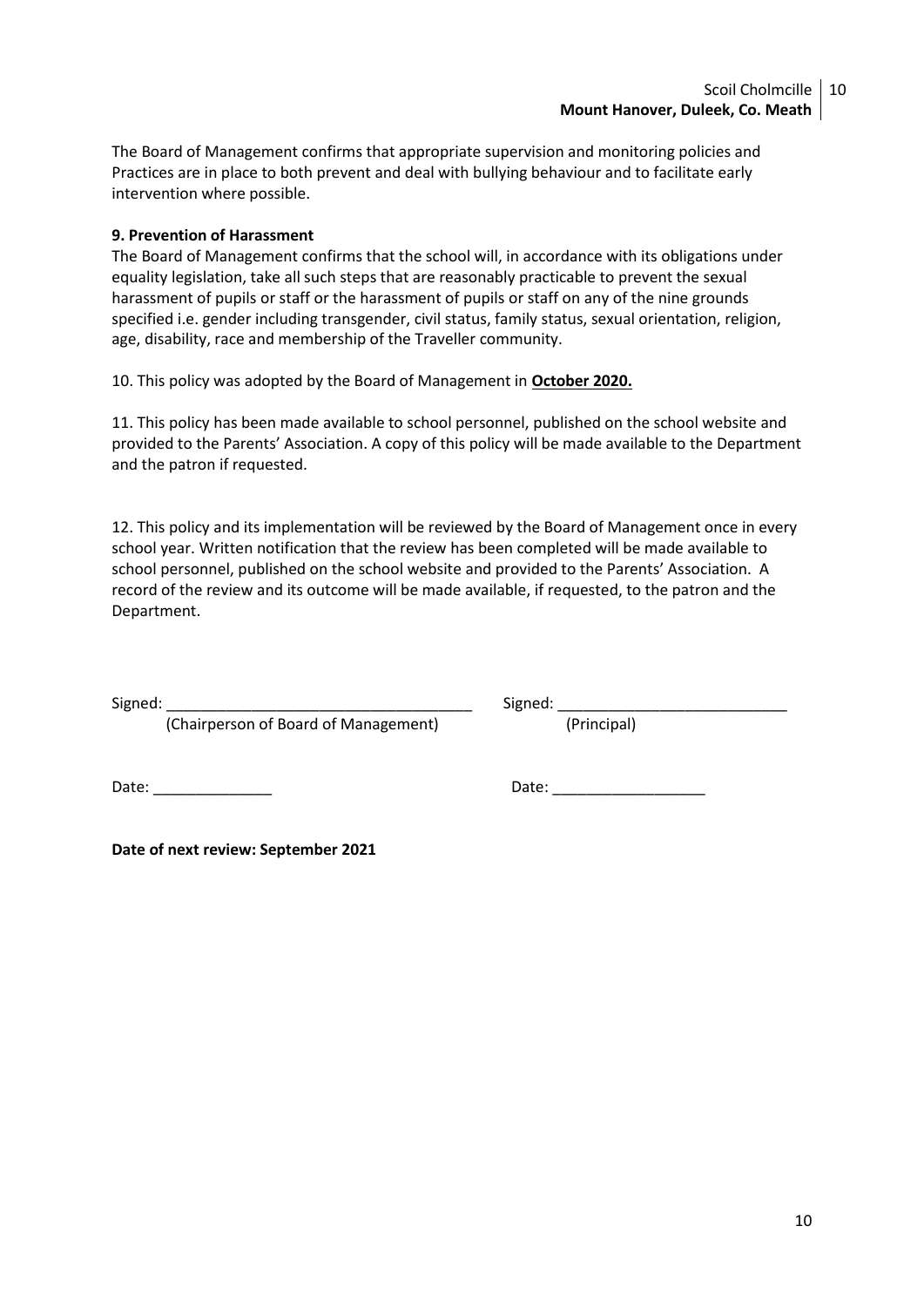# Scoil Cholmcille | 11 **Mount Hanover, Duleek, Co. Meath**

# **Appendix 3 Template for recording bullying behaviour**

**1. Name of pupil being bullied and class group**

Name \_\_\_\_\_\_\_\_\_\_\_\_\_\_\_\_\_\_\_\_\_\_\_\_\_\_\_\_\_\_\_\_\_\_\_\_\_\_\_\_\_Class\_\_\_\_\_\_\_\_\_\_\_\_\_\_\_\_\_\_

#### **2. Name(s) and class (es) of pupil(s) engaged in bullying behaviour**

# **3. Source** of bullying concern/report (tick relevant box(es))\*

| Pupil concerned    |  | Playground        |
|--------------------|--|-------------------|
| <b>Other Pupil</b> |  | Classroom         |
| Parent             |  | Corridor          |
| Teacher            |  | <b>Toilets</b>    |
| Other              |  | <b>School Bus</b> |

# **4. Location** of incidents (tick relevant box(es))\*

| Playground        |  |
|-------------------|--|
| Classroom         |  |
| Corridor          |  |
| Toilets           |  |
| <b>School Bus</b> |  |
| Other             |  |

#### **5. Name of person(s) who reported** the bullying concern

#### **6. Type** of Bullying Behaviour (tick relevant box (es))

| <b>Physical Aggression</b> | Cyber-bullying          |  |
|----------------------------|-------------------------|--|
| Damage to Property         | Intimidation            |  |
| Isolation/Exclusion        | <b>Malicious Gossip</b> |  |
| Name Calling               | Other (specify)         |  |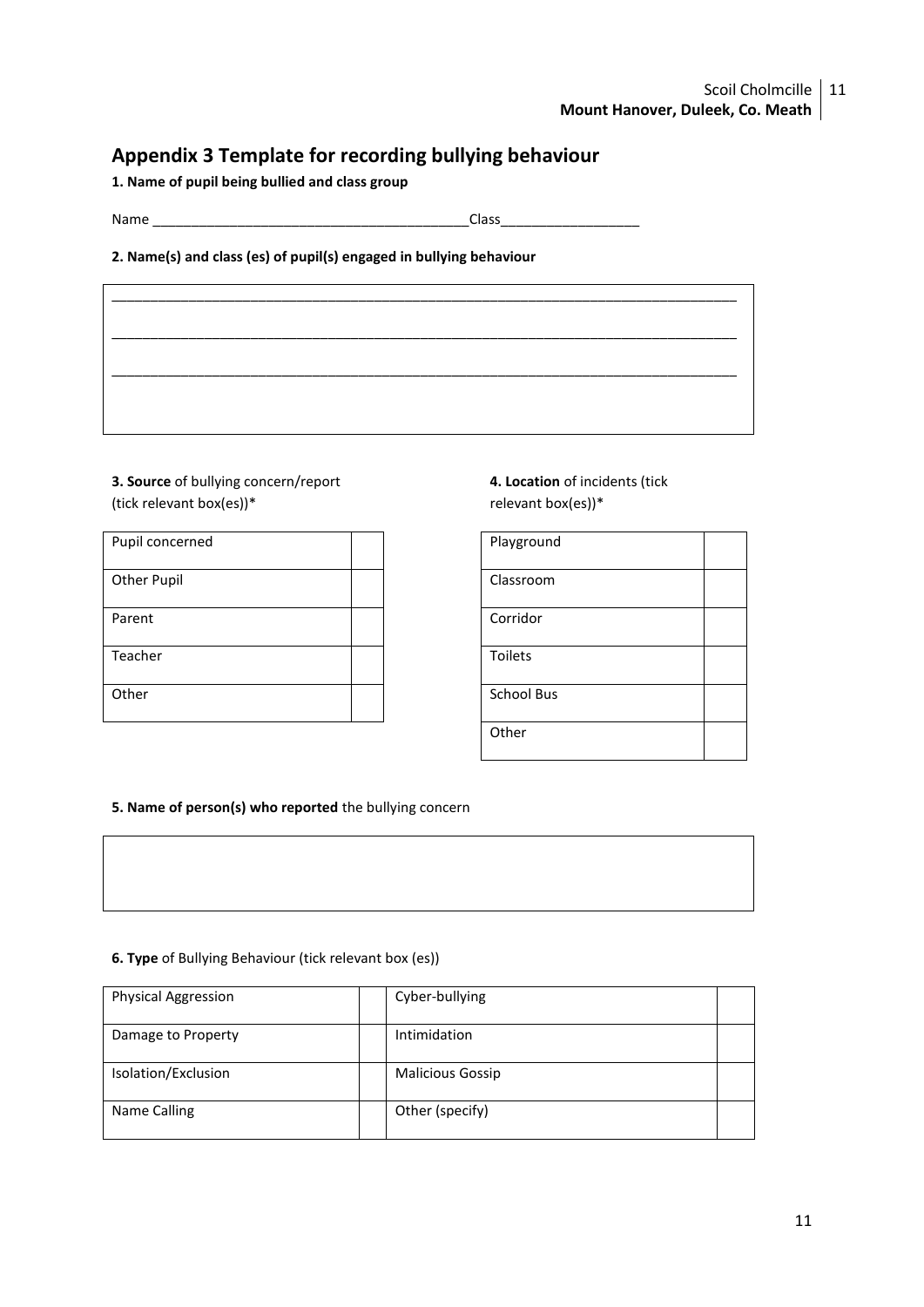#### **7. Where behaviour is regarded as identity-based bullying, indicate the relevant category:**

| Homophobic | Disability/SEN<br>related | Racist | Membership of<br>Traveller community | Other (specify) |
|------------|---------------------------|--------|--------------------------------------|-----------------|
|            |                           |        |                                      |                 |

#### **8. Brief Description of bullying behaviour and its impact**

### **9. Details of actions taken**

Signed \_\_\_\_\_\_\_\_\_\_\_\_\_\_\_\_\_\_\_\_\_\_\_\_\_\_\_\_\_\_ (Relevant Teacher) Date \_\_\_\_\_\_\_\_\_\_\_\_\_\_\_\_\_\_\_\_\_\_\_\_\_\_\_

Date submitted to Principal/Deputy Principal \_\_\_\_\_\_\_\_\_\_\_\_\_\_\_\_\_\_\_\_\_\_\_\_\_\_\_\_\_\_\_\_\_\_\_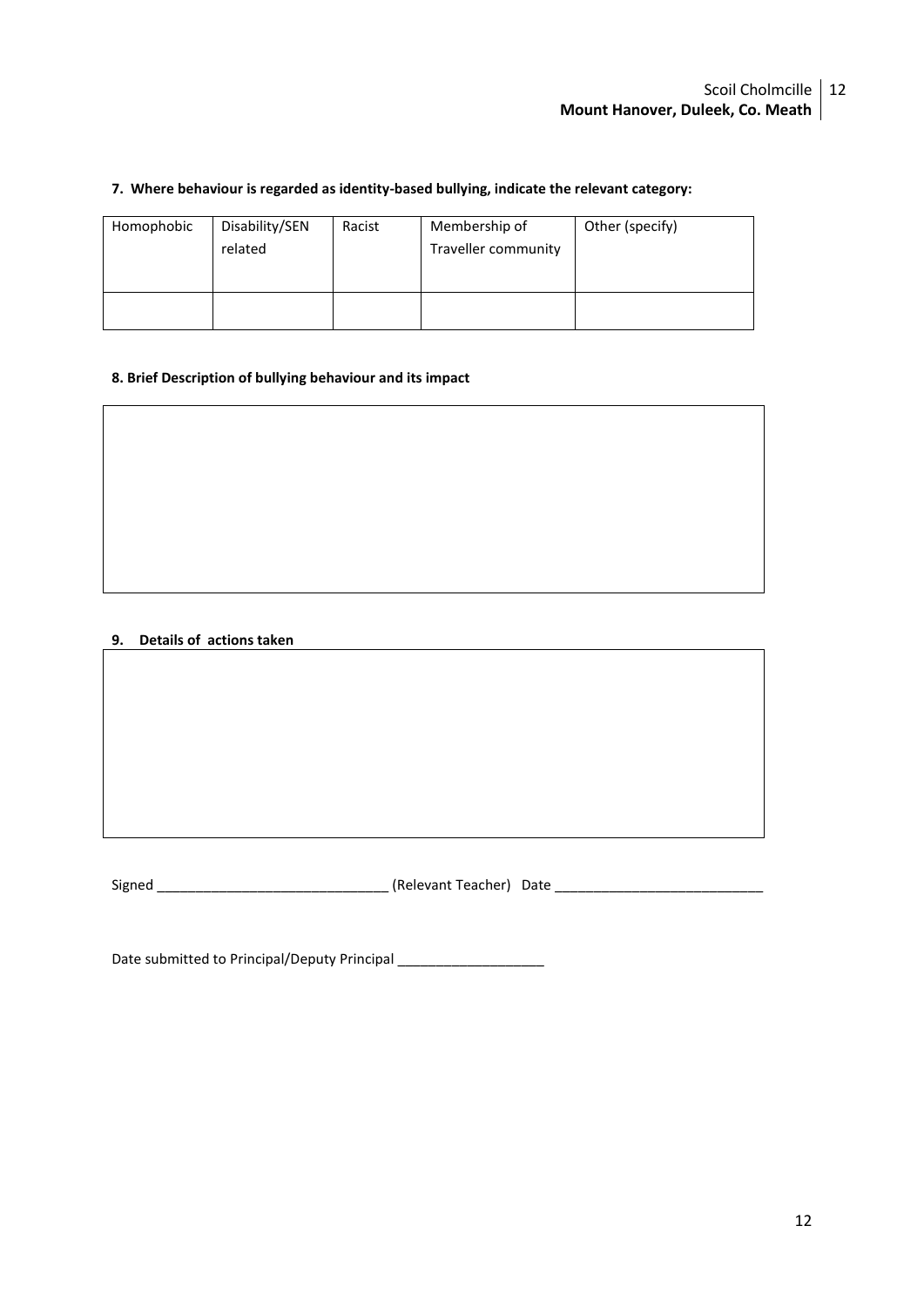## Scoil Cholmcille | 13 Mount Hanover, Duleek, Co. Meath

| Scoi | Cholmcille |
|------|------------|
|      |            |
|      |            |
|      |            |
|      |            |
|      | ano        |
|      |            |
|      |            |

Scoil Cholmcille Mount Hanover **Duleek** Co. Meath mounthanoverns@gmail.com 041-9839405

Date: the contract of the contract of the contract of the contract of the contract of the contract of the contract of the contract of the contract of the contract of the contract of the contract of the contract of the cont

I think this is what happened:

Do you think you could have done anything differently?

Yes

**No**